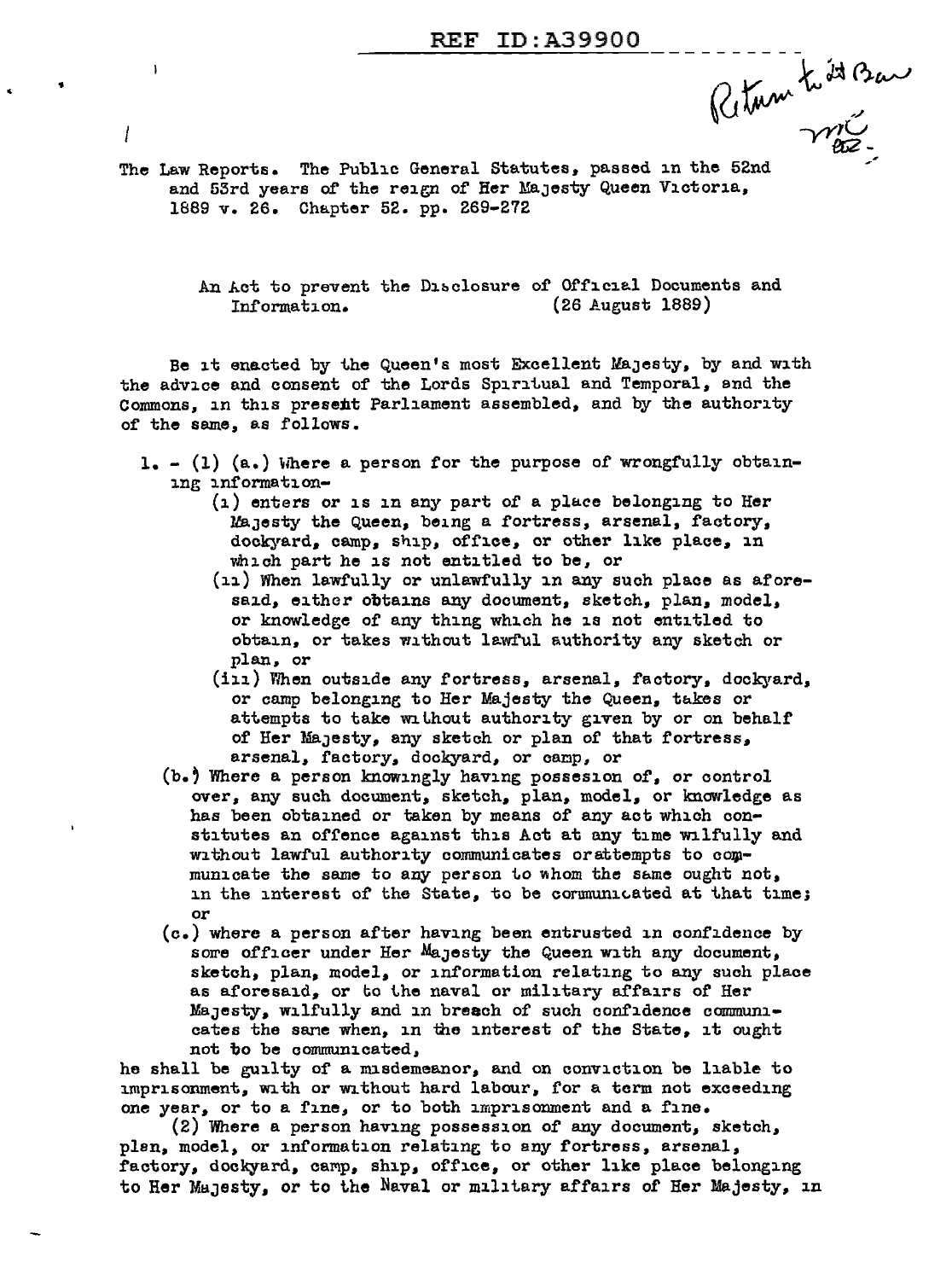whatever manner the same has been obtained or taken, at any time rilfully communicates the same to any person to whom he knows the same ought not, in the interest of the State, to be communicated at that time, he shall be guilty of a misdemeanour, and be liable to the same punishment as if he commited an offence under the foregoing provision of this section.

 $(3)$  Where a person commits any act declared by this section to be a misdemeanour, he shall, if he intended to communicate to a foreign State any information, document, sketch, plan, model, or knowledge obtained or taken by him, or entrusted to him as aforesaid, or if he communicates the same to any agent of a foreign State, be guilty of a felony, and on conviction be liable at the discretion of the court to penal servitude for life, or for any tern not less than five years, or to imprisonment for any term not exceeding two years with or without hard labour.

 $2. - (1.)$  Where a person, by means of his holding or having held an office under Her Majesty the Queen, has lawfully or unlawfully either obtained possession of or control over any document, sketch, plen, or model, or acquired any information, and at any time corruptly or contrary to his official duty communicates or attempts to communicate that document, sketch, plan, model, or information to any person to whom the same ought not to be communicated at that tire, he shall be guilty of a breach of official trust.

- $(2.)$  A person guilty of a breach of official trust shall  $\|f\|$ (a.) if the corununication was made or attempted to be made to a foreign State, to be guilty of a felony, and on *I*  conviction be liable at the discretion of the court <sup>1</sup>to penal servitude for life, or for any term not less than five years, or to imprisonment for any term not exceeding two years, with or without hard labour; and
	- (b.) in any other case be guilty of a misdemeanor, and on conviction be liable to imprisonment with or without hard labour, for term not exceeding one year, or to a fine, or to both imprisonment and a fine.
- (3.) This section shall apply to a person holding a contract with any department of the Government of the United Kingdom. or with the holaer of any office under Her MaJesty the Queen as such holder, whete such contract involves an obligation of secrecy, and to any person employed by any pereon or body of persons holding such a contract, who is under a like obligation of secrecy, as if the person holding the contract and the person so employed were respectively holders of an office under Her UaJesty the Queen.

3. Any person who incites or counsels, or attempts to procure, *I*  another person to commit an offence under this Act, shall be guilty of a misdemeanor, and on conviction be liable to the same punishment as if he had committed the offence.

4. The expenses of the prosecution of a misdemeanor under this act shall be defrayed in like manner as in the case of a felony.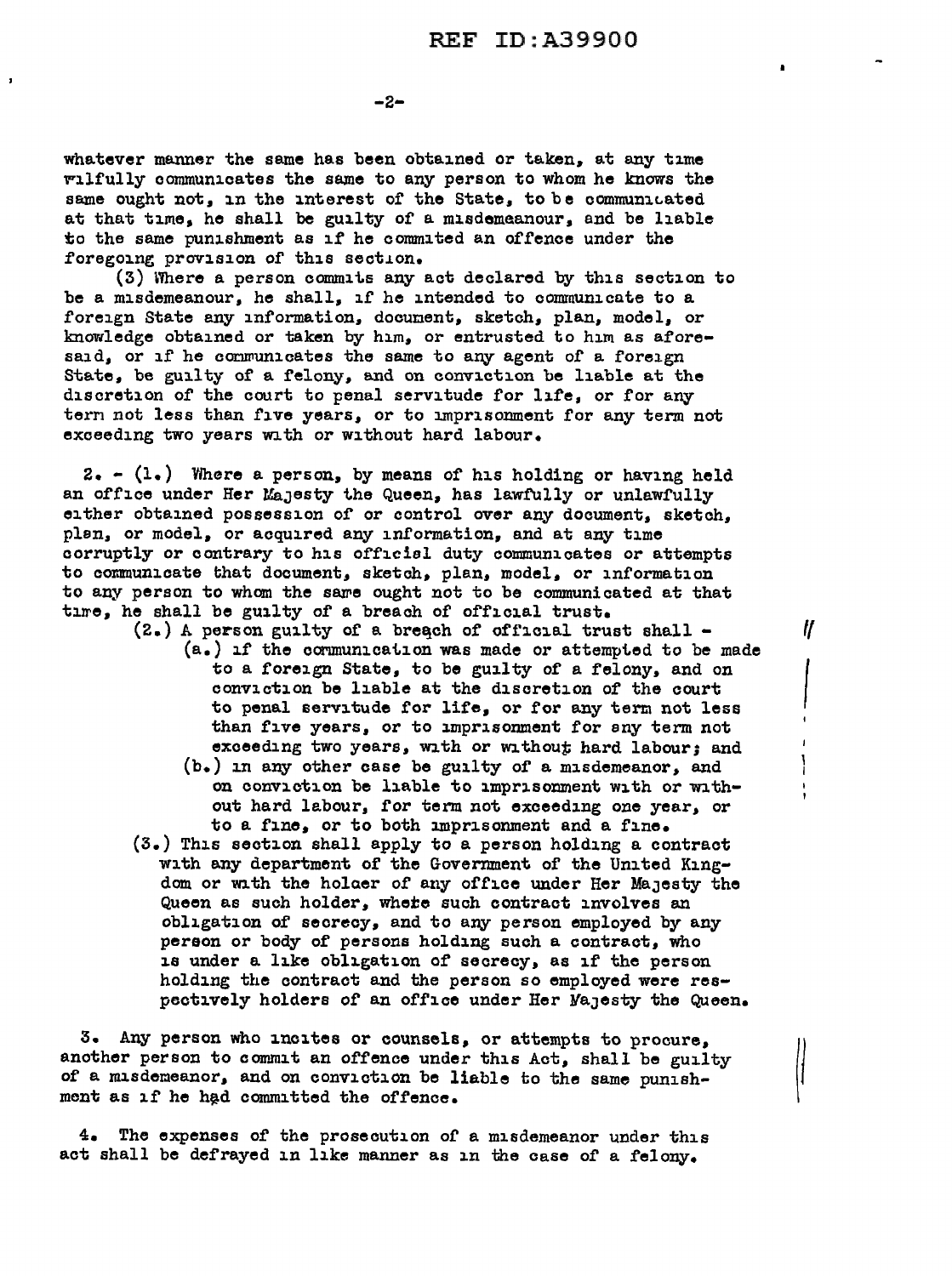5. If by any law made before or after the passing of this Act by the legislature of any British possession provisions are made which appear to Her Majesty the Queen to be of the like effect as those contained in this Act, Her Majesty may, by <sup>O</sup>rder in Council, suspend the operation within such British possession of this Act or of any part thereof, so long as such law continues in force there, and no longer, and such order shall have effect as if it were enacted in this Act.

Provided that the suspension of this Act, or any part thereof in any British Possession shall not extend to the holder of an office under Her Majesty the Queen who is not appointed to that office by the Governnent of that possession.

The expression "British possession" means any part of Her MaJesty's dominions not within the United Kingaom.

 $6. - (1.)$  This act shall apply to all acts made offences by this Act when committed in any part of Her MaJesty's dominions, or when committed by British Officers or subjects elsewhere.

 $(2.)$  An offence under this Act, if alleged to have committed out of the United Kingdom, may be inquired of, heard, and determined, in any competent British court in the place where the offence was committed, or in Her Najesty's High Court of Justice in England or the Central Criminal Court, and the Act of tho forty-second year of the reign of King George the Third, chapter eighty-five, shall apply in like manner as if the offence were mentioned in that Act, and the Central Criminal Courts as well as the High Court possessed the Jurisdiction given by that Act to the Court of King's Bench.

(3.) An offence under this Act shall not be tried by any court of generalor quarter sessions, nor by the sheriff court in Scotland, nor by any court out of the United Kingdom which haa not JUribdiction to try crimes which involve the greatest punishment allowed by law.

(4.) The provisions of the Criminal Law end Procedure (Ireland) Act, 1887 whall not apply to any trial under the provisions of this Act.

7.  $-$  (1.) A prosecution for an offence against this Act shall not be instituted except by or with the consent of the Attorney-General.

(2.) In this section the expression "Attorney-General" means the Attorney or Solicitor General for England, and as respects Scotland, means the Lord Advocate, and as respects Ireland, weans the Attorney or Solicitor General for Ireland, and if the prosecution is instituted in any aourt of the United Kingdom, means the person who in that court is Attorney-General, or exercises the like functions es the Attorney-General in England.

a. In this Act, unless the context otherwisw requires-Any reference to a place belonging to Her M&Jesty the Queen includes a place belonging to any department of the Government of the United Kingdom or of any of Her Majesty's possessions, whether the place is or is not actually vested in Her Majesty,